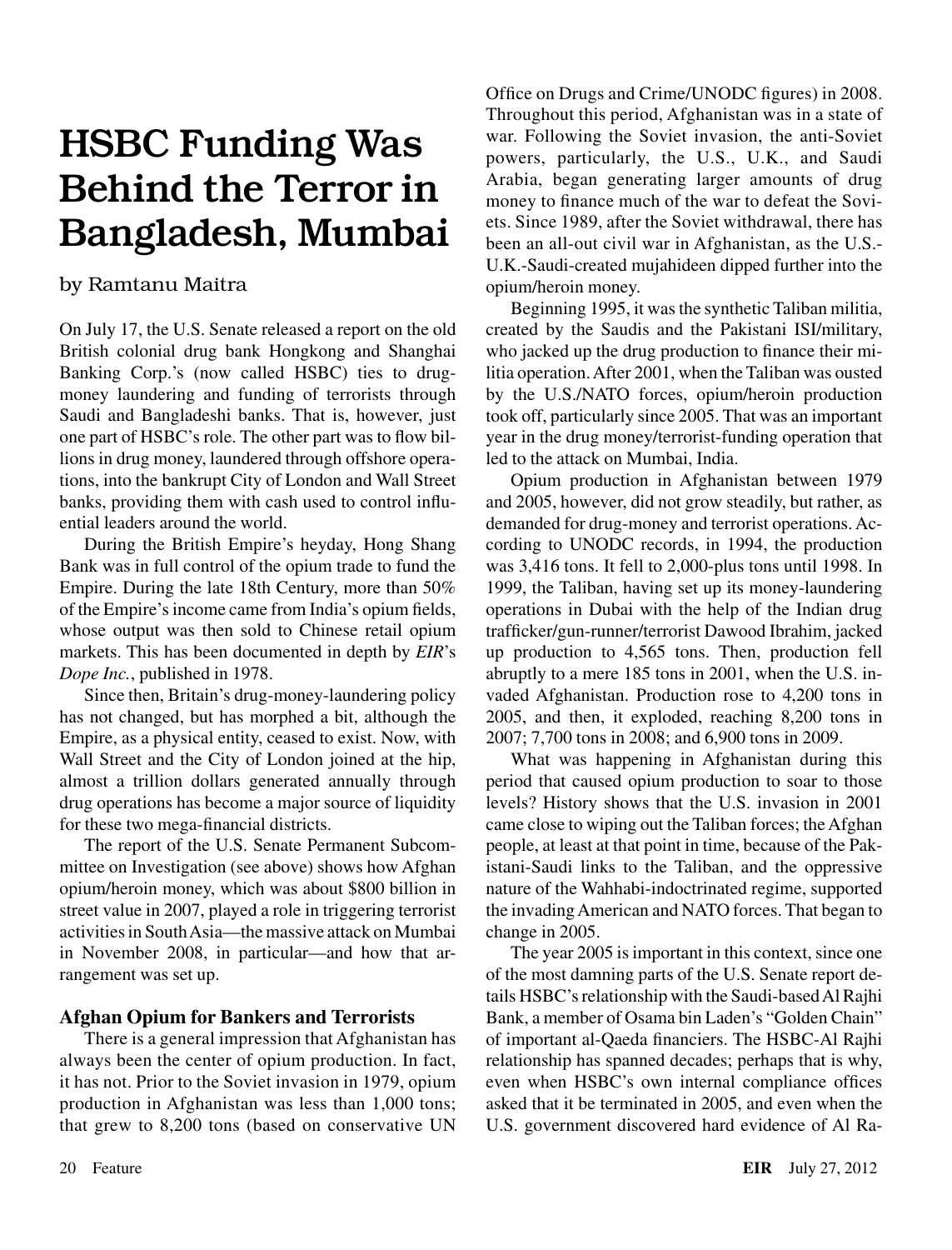

*The attacks across Mumbai were carried out over a four-day period, Nov. 26-29, 2008, and killed more than 160 people. The attackers relied on the networks of the well-known drug/ terror kingpin Dawood Ibrahim. Shown: the Taj Mahal Hotel in Mumbai, one of multiple targets of the terrorists.*

jhi's relationship with terrorism, HSBC continued to do business with the bank until 2010.

In fact, the report said, Al Rajhi's links to terrorism were confirmed in 2002, when U.S. agents searched the offices of a Saudi non-profit U.S.-designated terrorist organization, Benevolence International Foundation. In that raid, agents uncovered a CD-ROM listing the names of financiers in bin Ladin's Golden Chain. One of those names was Sulaiman bin Abdul Aziz Al Rajhi, a founder of Al Rajhi bank.

### **Setting Up Drug Money-Laundering and Terror-Financing**

Why did HSBC not terminate its links with the Al Rajhi in 2005? The answer lies in what was then put in place in Afghanistan to generate large amounts of cash. When it comes to opium/heroin and offshore banks, Britain rules supreme. In 2005, poppy fields in southern Afghanistan began to bloom, and it became evident to the bankers and the geopoliticians of Britain and the U.S. that cash to support the financial centers and the terrorists could be made right there.

It was announced on Jan. 27, 2006 in the British Parliament that a NATO International Security Assistance Force (ISAF) would be replacing the U.S. troops in Helmand province as part of Operation Herrick. The British

16 Air Assault Brigade would make up the core of the force. British bases were then located in the districts of Sangin, Lashkar Gah, and Gereshk.

As of Summer 2006, Helmand was one of the provinces involved in Operation Mountain Thrust, a combined NATO-Afghan mission targeted at Taliban fighters in the south of the country. In July 2006, the offensive essentially stalled in Helmand, as NATO (primarily British) and Afghan troops were forced to take increasingly defensive positions under heavy insurgent pressure. In response, British troop levels in the province were increased, and new encampments were established in Sangin and Gereshk. In Autumn 2006, some 8,000 British troops

began to reach "cessation of hostilities" agreements with local Taliban forces around the district centers where they had been stationed earlier in the Summer, and it is then that drug-money laundering began in earnest.

This drug money, at least a good part of it, is generated in this area with the help of Dawood Ibrahim, who also played a role in helping the Mumbai attackers by giving them the use of his existing network in Mumbai. At the time, Ibrahim worked on behalf of the British, and ran his operation through the British-controlled emirate of Dubai. Drugs came into Dubai through Dawood's "mules," protected by the Pakistani ISI and British MI6; the dope was shipped in containers which carried equipment sent there for "repair" from Kandahar and elsewhere in southern Afghanistan. British troops controlled Helmand province, where 53% of Afghanistan's gargantuan 8,200 tons of opium was produced in 2007.

The drugs were converted, and still are today, to cash in Dubai, where Dawood maintains a palatial mansion, similar to the one he maintains in Karachi. Dubai is a tax-free island-city, and a major offshore banking center. The most common reason for opening an offshore bank account is the flexibility that comes with it.

With the development of the Dubai International Financial Centre (DIFC), which is the latest free-trade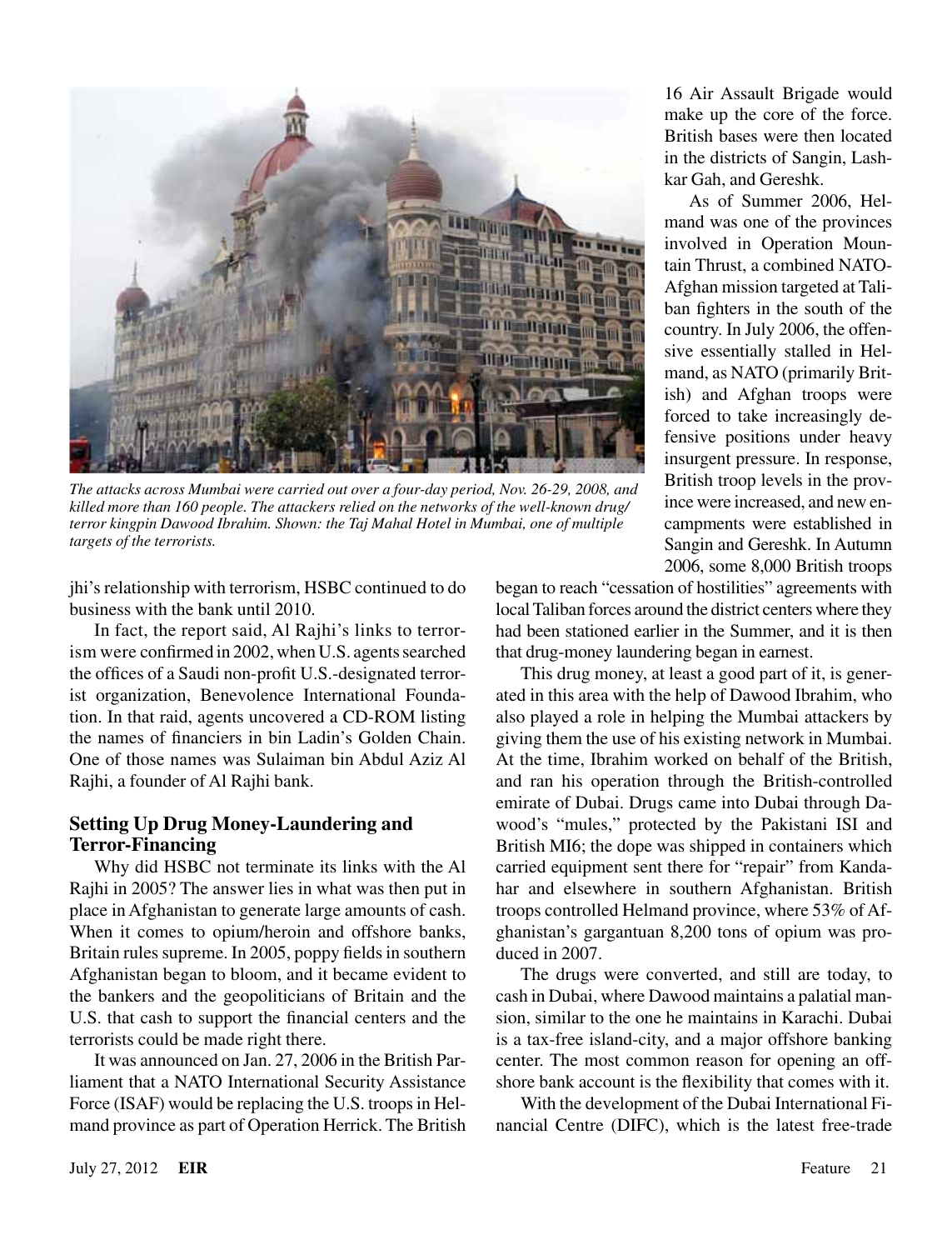zone to be set up there, flexible and unrestricted offshore banking has become big business. Many of the world's largest banks already have significant presence in Dubai—big names such as Abbey National Offshore, HSBC Offshore, ABN Amro, ANZ Grindlays, Banque Paribas, Banque de Caire, Barclays, Dresdner, and Merrill Lynch, all have offices in the Emirate already.

In addition to Dubai, most of the offshore banks are located in former British colonies, and all of them are involved in money laundering. In other words, the legitimization of cash, generated from drug sales and other smuggled illegitimate goods, into the "respectable banks," is the modus operandi of these offshore banks. The drugs that Dawood's mules carry are providing a necessary service for the global financial system, as well as for the terrorists who are killing innocents all over the world.

In December of 2007, this Britain-run drug-moneylaundering and terrorist-networking operation was about to be exposed, when Afghan President Hamid Karzai learned that two British MI6 agents were working under the cover of the United Nations and the European Union, behind his back, to finance and negotiate with the Taliban. He expelled them from Afghanistan. One of them, a Briton, Michael Semple, was the acting head of the EU mission in Afghanistan, and is widely known as a close confidant of Britain's Ambassador, Sir Sherard Cowper-Coles. Semple now masquerades as an academic analyst of Afghanistan, and was associated with the Harvard Kennedy School's Carr Center. The second man, an Irishman, Mervin Patterson, was the third-ranking UN official in Afghanistan at the time that he was summarily expelled.

These MI6 agents were entrusted by London with the task of using Britain's 7,700 troops in the opiuminfested, Pushtun-dominated, southern province of Helmand to train 2,000 Afghan militants, ostensibly to "infiltrate" the enemy and "seek intelligence" about the lethal arms of the real Taliban. Karzai rightly saw it as Britain's efforts to develop a lethal group within Afghanistan, a new crop of terrorists.

The drug money thus generated to fund the financial centers and terrorists was also responsible for ongoing terrorist attacks that have destabilized most of South Asia. The most important of these was the massive attack on Mumbai, which killed 166 people at the railroad station, two major hotels, and a Jewish Community Center. It was a well-organized and long-planned attack. While the Pakistani ISI was the keeper of these terrorists, they had links to the United States, U.K., Saudi Arabia, and Bangladesh, not to speak of Dawood Ibrahim's network inside India.

#### **The Bangladesh Connection**

The July 17 U.S. Senate Report mentioned HSBC's links to two terrorist banks in Bangladesh, Islami Bank Bangladesh Ltd (IBBL) and Social Islami Bank Ltd. The report, prepared by a team led by Sen. Carl Levin, said that Al Rajhi Bank was associated with Islami Bank Bangladesh, which provided an account to a Bangladeshi who had been accused of involvement in a terrorist bombing. In the case of Islami Bank, the factors included substantial ownership of the bank by Al Rajhi, the central bank's fines for failing to report suspicious transactions by militants, and an account provided to a terrorist organization.

Al Rajhi Bank provided a correspondent account to Social Islami Bank, whose largest single shareholder for many years had been the International Islamic Relief Organization (IIRO), a "charity" based in Saudi Arabia. A second shareholder was the precursor to the Benevolence Islamic Foundation, also later designated by the U.S. as a terrorist organization, said the report. In the case of Social Islami Bank, the factors included ownership stakes held by two terrorist organizations whose shares were exposed but never sold as promised, and a bank chairman found to be involved with criminal wrongdoing.

Since the focus of India's investigation was directed toward Pakistan, the Bangladesh connection to the attack was never fully exposed. Some early reports indicated that some SIM cards in the cell phones used by the Mumbai attackers belonging to the Pakistan-headquartered Lashkar-e-Taiba (LeT) terrorist group, were purchased a month earlier from three different locations in Kolkata, and sent to Pakistan via Bangladesh.

A July 22, 2011 *Asia Times* article, "Bangladesh link to Mumbai blasts tests ties," by Syed Tashfin Chowdhury, said that Abdullah Khan, of the Indian Mujahideen (IM), was possibly involved in the logistics set up for the Mumbai attack. The article said: "Abdullah Khan is now 'operating the IM module which is assigned to maintain liaison with the Bangladesh-based Harkat Ul Jihad Al Islami (HuJI) and, in a joint venture, has recruited a few new cadres for their outfit.'" Investigators said that even six months ago, Khan was stationed in Nepal, and used to shuttle between Bangladesh and Pakistan, the article said.